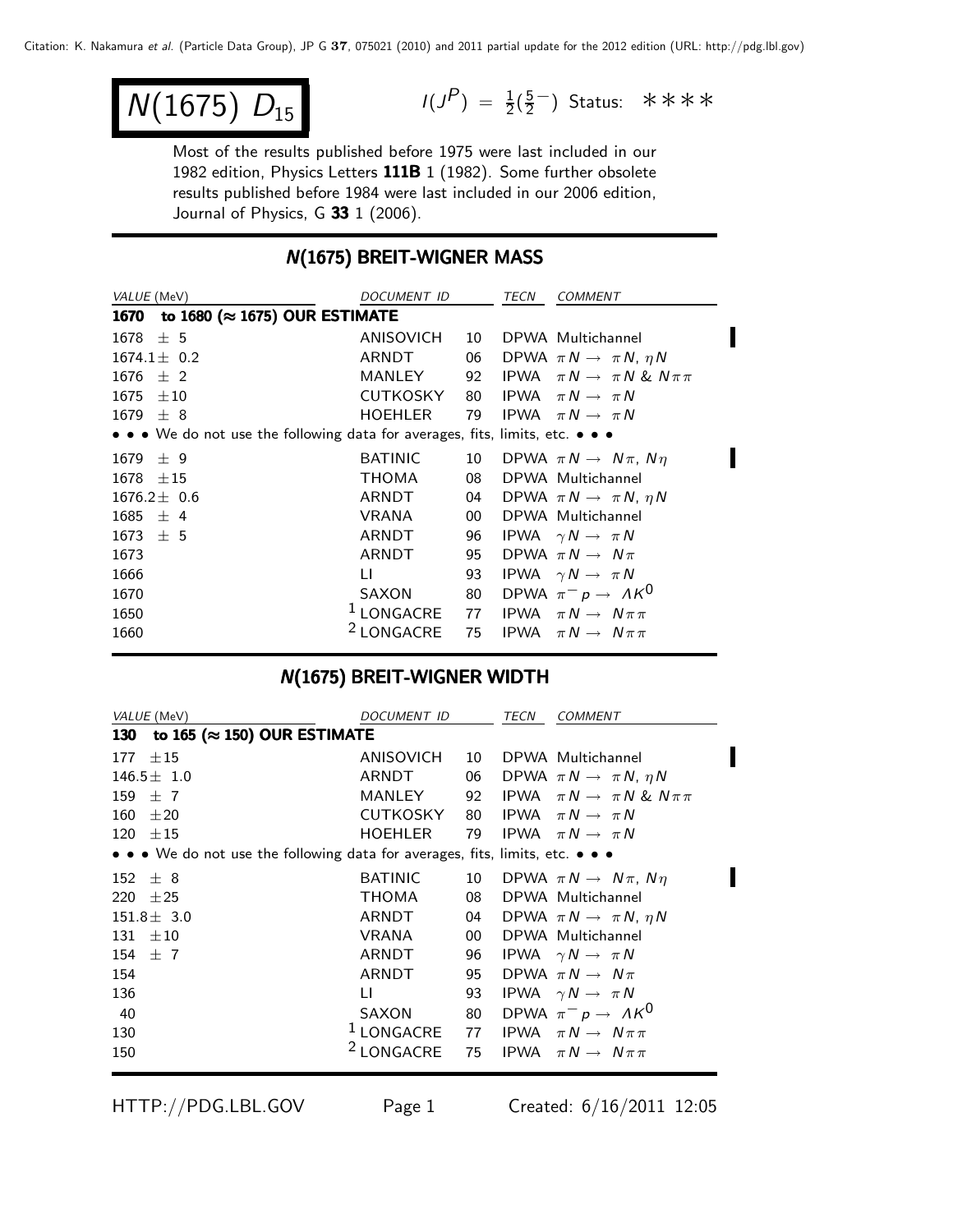## N(1675) POLE POSITION

| <b>REAL PART</b>                                                              |                       |        |             |                                           |
|-------------------------------------------------------------------------------|-----------------------|--------|-------------|-------------------------------------------|
| VALUE (MeV)                                                                   | DOCUMENT ID           |        | <b>TECN</b> | COMMENT                                   |
| 1655 to 1665 (≈ 1660) OUR ESTIMATE                                            |                       |        |             |                                           |
| $1650 \pm 5$                                                                  | ANISOVICH             | 10     |             | DPWA Multichannel                         |
| 1657                                                                          | <b>ARNDT</b>          | 06     |             | DPWA $\pi N \rightarrow \pi N$ , $\eta N$ |
| 1656                                                                          | $3$ HOEHLER           | 93     |             | ARGD $\pi N \rightarrow \pi N$            |
| $1660 \pm 10$                                                                 | <b>CUTKOSKY</b>       | 80     |             | IPWA $\pi N \rightarrow \pi N$            |
| • • • We do not use the following data for averages, fits, limits, etc. • • • |                       |        |             |                                           |
| $1658 \pm 9$                                                                  | <b>BATINIC</b>        | 10     |             | DPWA $\pi N \rightarrow N \pi$ , $N \eta$ |
| $1639 \pm 10$                                                                 | <b>THOMA</b>          | 08     |             | DPWA Multichannel                         |
| 1659                                                                          | ARNDT                 | 04     |             | DPWA $\pi N \rightarrow \pi N$ , $\eta N$ |
| 1674                                                                          | <b>VRANA</b>          | $00\,$ |             | DPWA Multichannel                         |
| 1663                                                                          | ARNDT                 | 95     |             | DPWA $\pi N \rightarrow N \pi$            |
| 1655                                                                          | <b>ARNDT</b>          | 91     |             | DPWA $\pi N \rightarrow \pi N$ Soln SM90  |
| 1663 or 1668                                                                  | <sup>4</sup> LONGACRE | 78     |             | IPWA $\pi N \rightarrow N \pi \pi$        |
| 1649 or 1650                                                                  | <sup>1</sup> LONGACRE | 77     |             | <b>IPWA</b> $\pi N \rightarrow N \pi \pi$ |
| $-2\times$ IMAGINARY PART                                                     |                       |        |             |                                           |
| <i>VALUE</i> (MeV)                                                            | DOCUMENT ID           |        | TECN        | <b>COMMENT</b>                            |
| 125 to 150 ( $\approx$ 135) OUR ESTIMATE                                      |                       |        |             |                                           |
| $143 \pm 7$                                                                   | ANISOVICH             | 10     |             | DPWA Multichannel                         |
| 139                                                                           | ARNDT                 | 06     |             | DPWA $\pi N \rightarrow \pi N$ , $\eta N$ |
| 126                                                                           | <sup>3</sup> HOEHLER  | 93     |             | ARGD $\pi N \rightarrow \pi N$            |
| $140 + 10$                                                                    | <b>CUTKOSKY</b>       | 80     |             | IPWA $\pi N \rightarrow \pi N$            |
| • • • We do not use the following data for averages, fits, limits, etc. • • • |                       |        |             |                                           |
| $137 + 7$                                                                     | <b>BATINIC</b>        | 10     |             | DPWA $\pi N \rightarrow N \pi$ , $N \eta$ |
| $180 + 20$                                                                    | <b>THOMA</b>          | 08     |             | DPWA Multichannel                         |
| 146                                                                           | <b>ARNDT</b>          | 04     |             | DPWA $\pi N \rightarrow \pi N$ , $\eta N$ |
| 120                                                                           | <b>VRANA</b>          | $00\,$ |             | DPWA Multichannel                         |
| 152                                                                           | <b>ARNDT</b>          | 95     |             | DPWA $\pi N \rightarrow N \pi$            |

# **N(1675) ELASTIC POLE RESIDUE**

124 ARNDT 91 DPWA  $\pi N \to \pi N$  Soln SM90<br>146 or 171  $4 \text{LongACRE}$  78 IPWA  $\pi N \to N \pi \pi$ 

146 or 171  $4 \text{ LONGACRE}$  78 IPWA  $\pi N \to N \pi \pi$ <br>127 or 127  $1 \text{ LONGACRE}$  77 IPWA  $\pi N \to N \pi \pi$ 

# MODULUS |r|

| DOCUMENT ID    |    | TECN    | <i>COMMENT</i>                                                                                                              |
|----------------|----|---------|-----------------------------------------------------------------------------------------------------------------------------|
| ARNDT          |    |         | 06 DPWA $\pi N \rightarrow \pi N$ , $\eta N$                                                                                |
|                | 93 |         | ARGD $\pi N \rightarrow \pi N$                                                                                              |
|                |    |         |                                                                                                                             |
|                |    |         |                                                                                                                             |
| <b>BATINIC</b> |    |         | 10 DPWA $\pi N \rightarrow N \pi$ , $N \eta$                                                                                |
| ARNDT          | 04 |         | DPWA $\pi N \rightarrow \pi N$ , $\eta N$                                                                                   |
| ARNDT          | 95 |         | DPWA $\pi N \rightarrow N \pi$                                                                                              |
| ARNDT          | 91 |         | DPWA $\pi N \rightarrow \pi N$ Soln SM90                                                                                    |
|                |    | HOEHLER | CUTKOSKY 80 IPWA $\pi N \rightarrow \pi N$<br>• • • We do not use the following data for averages, fits, limits, etc. • • • |

IPWA  $\pi N \rightarrow N \pi \pi$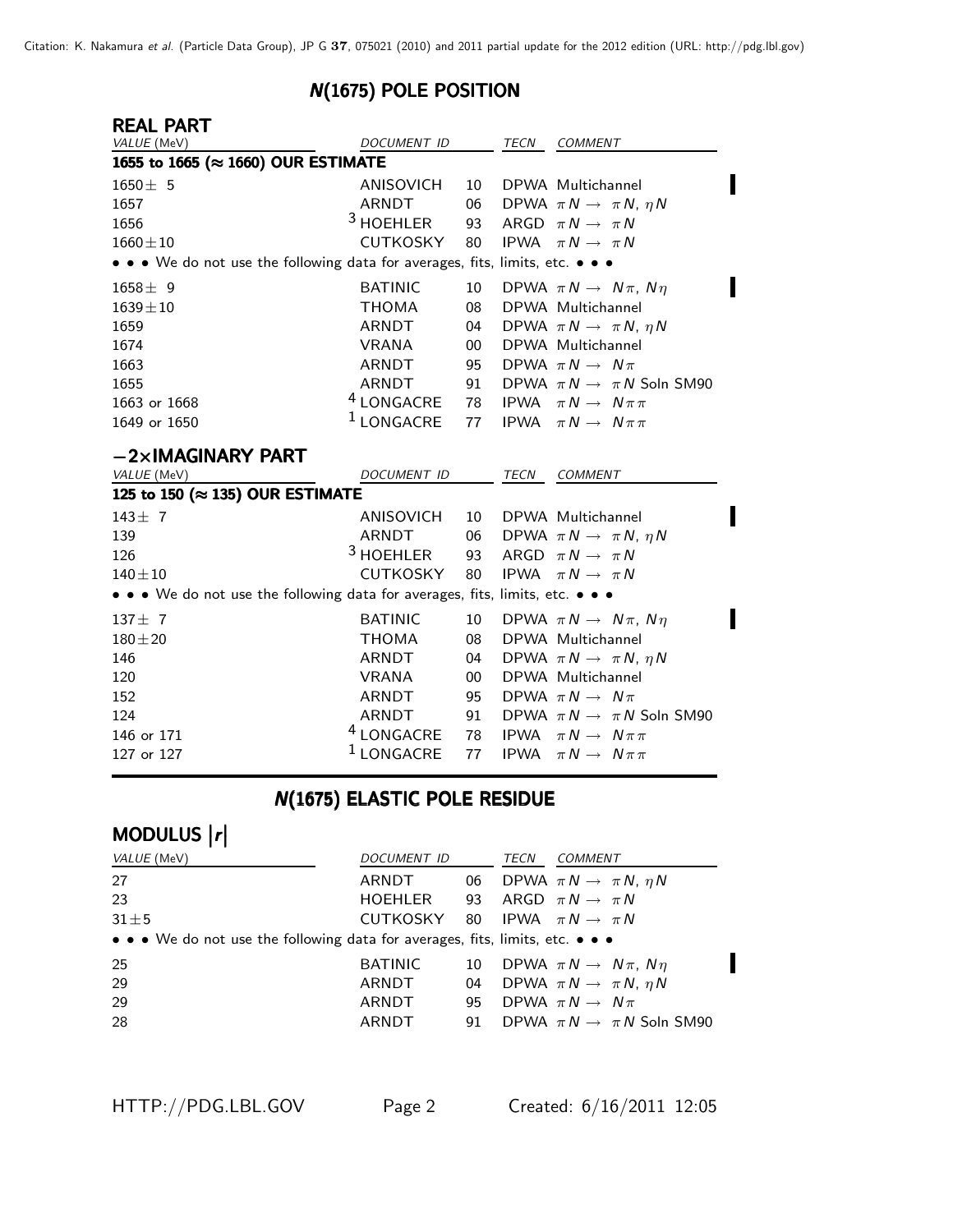Citation: K. Nakamura et al. (Particle Data Group), JP G **37**, 075021 (2010) and 2011 partial update for the 2012 edition (URL: http://pdg.lbl.gov)

| <b>PHASE <math>\theta</math></b>                                              |                |    |      |                                           |
|-------------------------------------------------------------------------------|----------------|----|------|-------------------------------------------|
| VALUE $(^\circ)$                                                              | DOCUMENT ID    |    | TECN | <i>COMMENT</i>                            |
| $-21$                                                                         | ARNDT          | 06 |      | DPWA $\pi N \rightarrow \pi N$ , $\eta N$ |
| $-22$                                                                         | HOEHLER        | 93 |      | ARGD $\pi N \rightarrow \pi N$            |
| $-30 \pm 10$                                                                  | CUTKOSKY       |    |      | 80 IPWA $\pi N \rightarrow \pi N$         |
| • • • We do not use the following data for averages, fits, limits, etc. • • • |                |    |      |                                           |
| $-16$                                                                         | <b>BATINIC</b> | 10 |      | DPWA $\pi N \rightarrow N \pi$ , $N \eta$ |
| $-22$                                                                         | ARNDT          | 04 |      | DPWA $\pi N \rightarrow \pi N$ , $\eta N$ |
| $-6$                                                                          | ARNDT          | 95 |      | DPWA $\pi N \rightarrow N \pi$            |
| $-17$                                                                         | ARNDT          | 91 |      | DPWA $\pi N \rightarrow \pi N$ Soln SM90  |
|                                                                               |                |    |      |                                           |

# N(1675) DECAY MODES

The following branching fractions are our estimates, not fits or averages.

|               | Mode                                            | Fraction $(\Gamma_i/\Gamma)$ |
|---------------|-------------------------------------------------|------------------------------|
| $\Gamma_1$    | $N\pi$                                          | 0.35 to 0.45                 |
| $\Gamma_2$    | $N\eta$                                         | $(0.0 \pm 1.0) \%$           |
| $\Gamma_3$    | ΛK                                              | ${<}1\%$                     |
| $\Gamma_{4}$  | $\Sigma K$                                      |                              |
| $\Gamma_{5}$  | $N\pi\pi$                                       | $50 - 60 \%$                 |
| $\Gamma_6$    | $\Delta \pi$                                    | $50 - 60 \%$                 |
| $\Gamma$      | $\Delta(1232)\pi$ , D-wave                      |                              |
| $\Gamma_8$    | $\Delta(1232)\pi$ , G-wave                      |                              |
| $\Gamma_{9}$  | $N \rho$                                        | $<$ 1-3 $%$                  |
| $\Gamma_{10}$ | $N \rho$ , $S=1/2$ , D-wave                     |                              |
| $\Gamma_{11}$ | $N\rho$ , S=3/2, D-wave                         |                              |
|               | $\Gamma_{12}$ $N \rho$ , S=3/2, G-wave          |                              |
|               | $\Gamma_{13}$ $N(\pi\pi)_{S\text{-wave}}^{l=0}$ |                              |
| $\Gamma_{14}$ | $p\gamma$                                       | $0.004 - 0.023 \%$           |
|               | $\Gamma_{15}$ $p\gamma$ , helicity=1/2          | $0.0 - 0.015 \%$             |
|               | $\Gamma_{16}$ $p\gamma$ , helicity=3/2          | $0.0 - 0.011 \%$             |
| $\Gamma_{17}$ | $n\gamma$                                       | $0.02 - 0.12 \%$             |
|               | $\Gamma_{18}$ $n\gamma$ , helicity=1/2          | $0.006 - 0.046 \%$           |
| $\Gamma_{19}$ | $n\gamma$ , helicity $=$ 3/2                    | $0.01 - 0.08 \%$             |

# **N(1675) BRANCHING RATIOS**

| $\Gamma(N\pi)/\Gamma_{\rm total}$ |                 |    |      | $\Gamma_1/\Gamma$                           |
|-----------------------------------|-----------------|----|------|---------------------------------------------|
| <i>VALUE</i>                      | DOCUMENT ID     |    | TECN | <b>COMMENT</b>                              |
| 0.35 to 0.45 OUR ESTIMATE         |                 |    |      |                                             |
| $0.37 \pm 0.05$                   | ANISOVICH       | 10 |      | DPWA Multichannel                           |
| $0.393 \pm 0.001$                 | ARNDT           | 06 |      | DPWA $\pi N \rightarrow \pi N$ , $\eta N$   |
| $0.47 \pm 0.02$                   | MANLEY          | 92 |      | IPWA $\pi N \rightarrow \pi N \& N \pi \pi$ |
| $0.38 \pm 0.05$                   | <b>CUTKOSKY</b> | 80 |      | IPWA $\pi N \rightarrow \pi N$              |
| $0.38 \pm 0.03$                   | <b>HOEHLER</b>  |    |      | 79 IPWA $\pi N \rightarrow \pi N$           |
|                                   |                 |    |      |                                             |
| HTTP://PDG.LBL.GOV                | Page 3          |    |      | Created: $6/16/2011$ 12:05                  |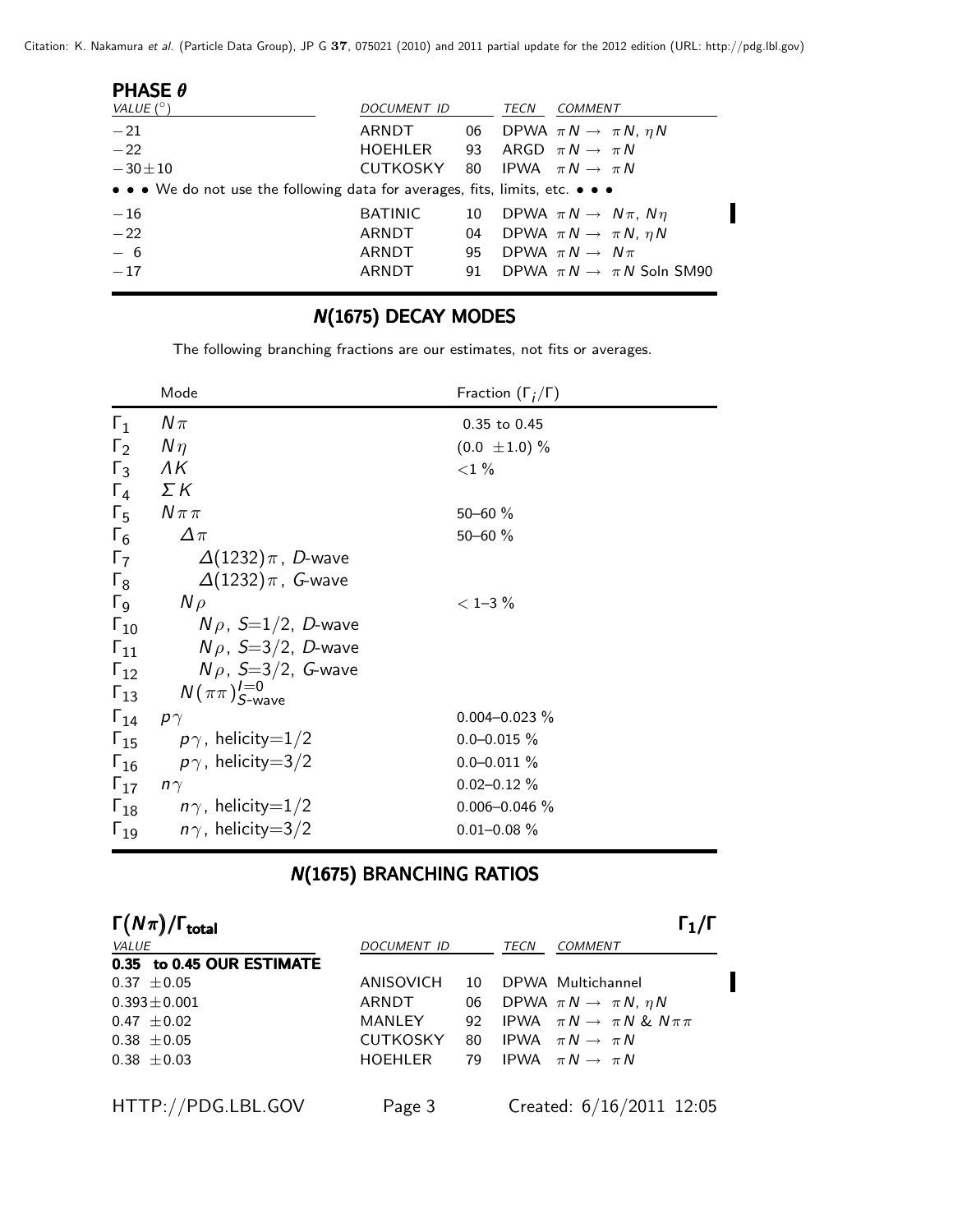• • • We do not use the following data for averages, fits, limits, etc. • • •

| $0.35 \pm 0.04$                                                                                          | <b>BATINIC</b> | 10              |      | DPWA $\pi N \rightarrow N \pi$ , $N \eta$    |  |
|----------------------------------------------------------------------------------------------------------|----------------|-----------------|------|----------------------------------------------|--|
| $0.30 \pm 0.08$                                                                                          | <b>THOMA</b>   | 08              |      | DPWA Multichannel                            |  |
| $0.400 \pm 0.002$                                                                                        | ARNDT          | 04              |      | DPWA $\pi N \rightarrow \pi N$ , $\eta N$    |  |
| $0.35 \pm 0.01$                                                                                          | <b>VRANA</b>   | 00              |      | DPWA Multichannel                            |  |
| 0.38                                                                                                     | ARNDT          | 95              |      | DPWA $\pi N \rightarrow N \pi$               |  |
| $\Gamma(N\eta)/\Gamma_{\rm total}$                                                                       |                |                 |      | $\mathsf{\Gamma_2}/\mathsf{\Gamma}$          |  |
| VALUE                                                                                                    | DOCUMENT ID    |                 | TECN | <b>COMMENT</b>                               |  |
| $0.00 \pm 0.01$                                                                                          | VRANA          | 00 <sup>1</sup> |      | DPWA Multichannel                            |  |
| • • • We do not use the following data for averages, fits, limits, etc. • • •                            |                |                 |      |                                              |  |
| $0.001 \pm 0.001$                                                                                        | <b>BATINIC</b> |                 |      | 10 DPWA $\pi N \rightarrow N \pi$ , $N \eta$ |  |
| $0.03 \pm 0.03$                                                                                          | <b>THOMA</b>   | 08              |      | DPWA Multichannel                            |  |
| $(\Gamma_i \Gamma_f)^{\frac{1}{2}} / \Gamma_{\text{total}}$ in $N\pi \rightarrow N(1675) \rightarrow AK$ |                |                 |      | $(\Gamma_1 \Gamma_3)^{\frac{1}{2}} / \Gamma$ |  |
| VALUE                                                                                                    | DOCUMENT ID    |                 | TECN | <b>COMMENT</b>                               |  |

| $\pm$ 0.04 to $\pm$ 0.08 OUR ESTIMATE |                    |                                   |
|---------------------------------------|--------------------|-----------------------------------|
| $-0.01$                               | <b>BELL</b>        | 83 DPWA $\pi^- p \to A K^0$       |
| $+0.036$                              | <sup>5</sup> SAXON | 80 DPWA $\pi^- p \to \Lambda K^0$ |

Note: Signs of couplings from  $\pi N \to N \pi \pi$  analyses were changed in the 1986 edition to agree with the baryon-first convention; the overall phase ambiguity is resolved by choosing a negative sign for the  $\Delta(1620)$   $S_{31}$ coupling to  $\Delta(1232)\pi$ .

| $(\Gamma_i\Gamma_f)^{1/2}/\Gamma_{\rm total}$ in $N\pi\to\,N(1675)\to\,\varDelta(1232)\pi$ , D-wave                   |                          |        |      | $(\Gamma_1 \Gamma_7)^{\frac{1}{2}} / \Gamma$   |
|-----------------------------------------------------------------------------------------------------------------------|--------------------------|--------|------|------------------------------------------------|
| VALUE                                                                                                                 | DOCUMENT ID              |        |      | TECN COMMENT                                   |
| $+0.46$ to $+0.50$ OUR ESTIMATE                                                                                       |                          |        |      |                                                |
| $+0.496 \pm 0.003$                                                                                                    | MANLEY                   | 92     |      | IPWA $\pi N \rightarrow \pi N \& N \pi \pi$    |
| $+0.46$                                                                                                               | $1,6$ LONGACRE           | 77     |      | IPWA $\pi N \rightarrow N \pi \pi$             |
| $+0.50$                                                                                                               | <sup>2</sup> LONGACRE    |        |      | 75 IPWA $\pi N \rightarrow N \pi \pi$          |
| $\Gamma(\Delta(1232)\pi, D$ -wave)/ $\Gamma_{total}$                                                                  |                          |        |      | $\mathsf{F}_7/\mathsf{F}$                      |
| <b>VALUE</b>                                                                                                          | DOCUMENT ID TECN COMMENT |        |      |                                                |
| $0.63 \pm 0.02$                                                                                                       | VRANA                    | $00 -$ |      | DPWA Multichannel                              |
| $\bullet \bullet \bullet$ We do not use the following data for averages, fits, limits, etc. $\bullet \bullet \bullet$ |                          |        |      |                                                |
| $0.24 \pm 0.08$                                                                                                       | THOMA                    | 08     |      | DPWA Multichannel                              |
| $(\Gamma_i\Gamma_f)^{1/2}/\Gamma_{\rm total}$ in $N\pi\to\,N(1675)\to\,N\rho$ , S=1/2, D-wave                         |                          |        |      | $(\Gamma_1\Gamma_{10})^{1\!/2}/\Gamma$         |
| <i>VALUE</i>                                                                                                          | DOCUMENT ID              |        | TECN | <i>COMMENT</i>                                 |
| $+0.04 \pm 0.02$                                                                                                      | MANLEY                   |        |      | 92 IPWA $\pi N \rightarrow \pi N \& N \pi \pi$ |
| $\Gamma(N\rho, S=1/2, D$ -wave)/ $\Gamma_{\text{total}}$                                                              |                          |        |      | $\Gamma_{10}/\Gamma$                           |
| <b>VALUE</b>                                                                                                          | DOCUMENT ID              |        | TECN | <b>COMMENT</b>                                 |
| $0.00 \pm 0.01$                                                                                                       | <b>VRANA</b>             | 00.    |      | DPWA Multichannel                              |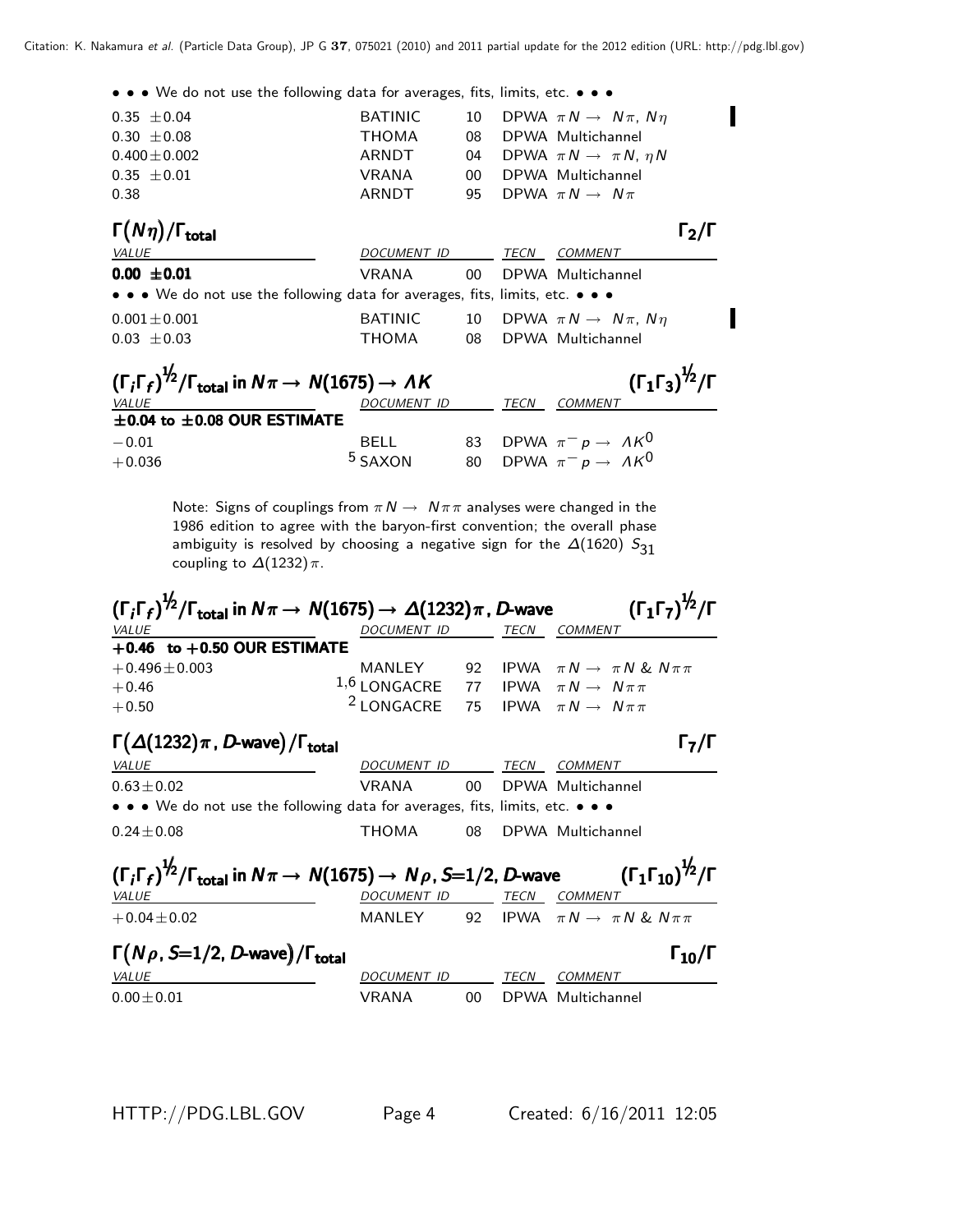Citation: K. Nakamura et al. (Particle Data Group), JP G **37**, 075021 (2010) and 2011 partial update for the 2012 edition (URL: http://pdg.lbl.gov)

| $(\Gamma_i\Gamma_f)^{1/2}/\Gamma_{\rm total}$ in $N\pi \rightarrow N(1675) \rightarrow N\rho$ , S=3/2, D-wave         |                                                    |    |             | $\left(\Gamma_{1}\Gamma_{11}\right)^{\not\!2}/\Gamma$                                                       |
|-----------------------------------------------------------------------------------------------------------------------|----------------------------------------------------|----|-------------|-------------------------------------------------------------------------------------------------------------|
| VALUE                                                                                                                 | <b>DOCUMENT ID</b>                                 |    | <b>TECN</b> | <b>COMMENT</b>                                                                                              |
| $-0.12$ to $-0.06$ OUR ESTIMATE                                                                                       |                                                    |    |             |                                                                                                             |
| $-0.03 \pm 0.02$                                                                                                      |                                                    |    |             |                                                                                                             |
| $-0.15$                                                                                                               |                                                    |    |             | MANLEY 92 IPWA $\pi N \rightarrow \pi N \& N \pi \pi$<br>1,6 LONGACRE 77 IPWA $\pi N \rightarrow N \pi \pi$ |
| $\Gamma(N\rho, S=3/2, D$ -wave)/ $\Gamma_{total}$                                                                     |                                                    |    |             | $\Gamma_{11}/\Gamma$                                                                                        |
| <i>VALUE</i>                                                                                                          | <b>DOCUMENT ID</b>                                 |    | TECN        | COMMENT                                                                                                     |
| $0.01 + 0.01$                                                                                                         | VRANA                                              | 00 |             | DPWA Multichannel                                                                                           |
| $(\Gamma_i \Gamma_f)^{\frac{1}{2}} / \Gamma_{\text{total}}$ in $N\pi \to N(1675) \to N(\pi\pi)_{S-\text{wave}}^{I=0}$ |                                                    |    |             | $(\Gamma_1 \Gamma_{13})^{1/2}/\Gamma$                                                                       |
| <b>VALUE</b>                                                                                                          | DOCUMENT ID                                        |    | TECN        | COMMENT                                                                                                     |
| $+0.03$                                                                                                               | 1,6 LONGACRE 77 IPWA $\pi N \rightarrow N \pi \pi$ |    |             |                                                                                                             |

## N(1675) PHOTON DECAY AMPLITUDES

Papers on  $\gamma$  N amplitudes predating 1981 may be found in our 2006 edition, Journal of Physics, G  $33$  1 (2006).

# $N(1675) \rightarrow p\gamma$ , helicity-1/2 amplitude A<sub>1/2</sub>

| VALUE (GeV $-1/2$ )                                                           | DOCUMENT ID |    | TECN<br>COMMENT                       |
|-------------------------------------------------------------------------------|-------------|----|---------------------------------------|
| $+0.019\pm0.008$ OUR ESTIMATE                                                 |             |    |                                       |
| $0.021 \pm 0.004$                                                             | ANISOVICH   | 10 | DPWA Multichannel                     |
| $0.018 \pm 0.002$                                                             | DUGGER      | 07 | DPWA $\gamma N \to \pi N$             |
| $0.015 \pm 0.010$                                                             | ARNDT       |    | 96 IPWA $\gamma N \rightarrow \pi N$  |
| $0.021 \pm 0.011$                                                             |             |    | CRAWFORD 83 IPWA $\gamma N \to \pi N$ |
| $0.034 \pm 0.005$                                                             | AWAJI       |    | 81 DPWA $\gamma N \rightarrow \pi N$  |
| • • • We do not use the following data for averages, fits, limits, etc. • • • |             |    |                                       |
| 0.015                                                                         | DRECHSEL    |    | 07 DPWA $\gamma N \rightarrow \pi N$  |
| $0.012 \pm 0.002$                                                             | Ħ           | 93 | IPWA $\gamma N \rightarrow \pi N$     |

# $N(1675) \rightarrow p\gamma$ , helicity-3/2 amplitude  $A_{3/2}$

| VALUE (GeV $^{-1/2}$ )                                                        | <i>DOCUMENT ID</i>                    |    | TECN | COMMENT                              |  |
|-------------------------------------------------------------------------------|---------------------------------------|----|------|--------------------------------------|--|
| $+0.015 \pm 0.009$ OUR ESTIMATE                                               |                                       |    |      |                                      |  |
| $0.024 \pm 0.008$                                                             | ANISOVICH                             | 10 |      | DPWA Multichannel                    |  |
| $0.021 + 0.001$                                                               | DUGGER                                | 07 |      | DPWA $\gamma N \rightarrow \pi N$    |  |
| $0.010 \pm 0.007$                                                             | ARNDT                                 |    |      | 96 IPWA $\gamma N \rightarrow \pi N$ |  |
| $0.015 \pm 0.009$                                                             | CRAWFORD 83 IPWA $\gamma N \to \pi N$ |    |      |                                      |  |
| $0.024 + 0.008$                                                               | <b>AWAJI</b>                          | 81 |      | DPWA $\gamma N \rightarrow \pi N$    |  |
| • • • We do not use the following data for averages, fits, limits, etc. • • • |                                       |    |      |                                      |  |
| 0.022                                                                         | DRECHSEL                              | 07 |      | DPWA $\gamma N \rightarrow \pi N$    |  |
| $0.021 \pm 0.002$                                                             | LI                                    | 93 |      | IPWA $\gamma N \rightarrow \pi N$    |  |

Π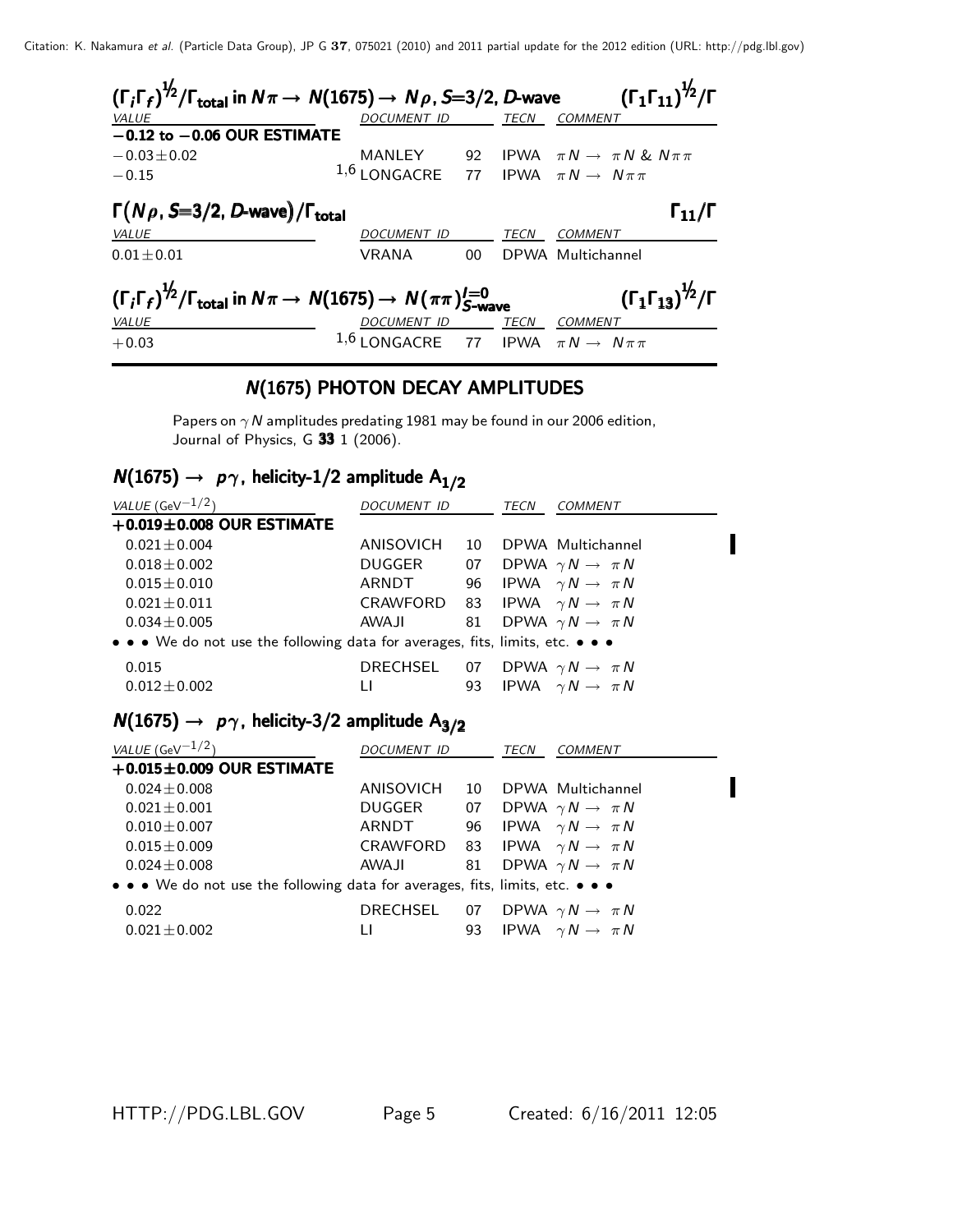#### $N(1675) \rightarrow n\gamma$ , helicity-1/2 amplitude A<sub>1/2</sub>

| VALUE (GeV $^{-1/2}$ )                                                        | <b>DOCUMENT ID</b> |    | <b>TECN</b> | COMMENT                                                                   |  |  |
|-------------------------------------------------------------------------------|--------------------|----|-------------|---------------------------------------------------------------------------|--|--|
| $-0.043 \pm 0.012$ OUR ESTIMATE                                               |                    |    |             |                                                                           |  |  |
| $-0.049 \pm 0.010$                                                            | ARNDT              |    |             | 96 IPWA $\gamma N \rightarrow \pi N$                                      |  |  |
| $-0.057 \pm 0.024$                                                            | <b>AWAJI</b>       | 81 |             | DPWA $\gamma N \rightarrow \pi N$                                         |  |  |
| $-0.033 \pm 0.004$                                                            | <b>FUJII</b>       | 81 |             | DPWA $\gamma N \rightarrow \pi N$                                         |  |  |
| • • • We do not use the following data for averages, fits, limits, etc. • • • |                    |    |             |                                                                           |  |  |
| $-0.062$<br>$-0.060 \pm 0.003$                                                | DRECHSEL<br>Ħ      | 93 |             | 07 DPWA $\gamma N \rightarrow \pi N$<br>IPWA $\gamma N \rightarrow \pi N$ |  |  |

#### $N(1675) \rightarrow n\gamma$ , helicity-3/2 amplitude A<sub>3/2</sub>

| VALUE (GeV $^{-1/2}$ )                                                        | DOCUMENT ID                           |  | TECN | COMMENT                              |  |
|-------------------------------------------------------------------------------|---------------------------------------|--|------|--------------------------------------|--|
| $-0.058 \pm 0.013$ OUR ESTIMATE                                               |                                       |  |      |                                      |  |
| $-0.051 \pm 0.010$                                                            | ARNDT                                 |  |      | 96 IPWA $\gamma N \rightarrow \pi N$ |  |
| $-0.077 \pm 0.018$                                                            | AWAJI                                 |  |      | 81 DPWA $\gamma N \rightarrow \pi N$ |  |
| $-0.069 \pm 0.004$                                                            | <b>FUJII</b>                          |  |      | 81 DPWA $\gamma N \rightarrow \pi N$ |  |
| • • • We do not use the following data for averages, fits, limits, etc. • • • |                                       |  |      |                                      |  |
| $-0.084$                                                                      | DRECHSEL 07 DPWA $\gamma N \to \pi N$ |  |      |                                      |  |
| $-0.074 \pm 0.003$                                                            | п                                     |  |      | 93 IPWA $\gamma N \rightarrow \pi N$ |  |

#### **N(1675) FOOTNOTES**

- $1$  LONGACRE 77 pole positions are from a search for poles in the unitarized T-matrix; the first (second) value uses, in addition to  $\pi N \to N \pi \pi$  data, elastic amplitudes from a Saclay (CERN) partial-wave analysis. The other LONGACRE 77 values are from eyeball fits with Breit-Wigner circles to the T-matrix amplitudes.
- $2$  From method II of LONGACRE 75: eyeball fits with Breit-Wigner circles to the T-matrix amplitudes.
- 3 See HOEHLER 93 for a detailed discussion of the evidence for and the pole parameters of N and  $\Delta$  resonances as determined from Argand diagrams of  $\pi N$  elastic partial-wave amplitudes and from plots of the speeds with which the amplitudes traverse the diagrams.
- 4 LONGACRE 78 values are from a search for poles in the unitarized T-matrix. The first (second) value uses, in addition to  $\pi N \to N \pi \pi$  data, elastic amplitudes from a Saclay (CERN) partial-wave analysis.<br> $5$  SAXON 80 finds the coupling phase is near 90 $^{\circ}$ .

 $6$  LONGACRE 77 considers this coupling to be well determined.

#### **N(1675) REFERENCES**

For early references, see Physics Letters 111B 1 (1982).

| ANISOVICH      | 10 | EPJ A44 203            | A.V. Anisovich et al.                     | (BONN, PNPI)                 |
|----------------|----|------------------------|-------------------------------------------|------------------------------|
| <b>BATINIC</b> | 10 | PR C82 038203          | M. Batinic et al.                         | (ZAGR)                       |
| <b>THOMA</b>   | 08 | PL B659 87             | U. Thoma et al.                           | (CB-ELSA Collab.)            |
| DRECHSEL       | 07 | EPJ A34 69             | D. Drechsel, S.S. Kamalov, L. Tiator      | (MAINZ, JINR)                |
| <b>DUGGER</b>  | 07 | PR C76 025211          | M. Dugger <i>et al.</i>                   | (Jefferson Lab CLAS Collab.) |
| ARNDT          | 06 | PR C74 045205          | R.A. Arndt et al.                         | (GWU)                        |
| PDG.           | 06 | JPG 33 1               | W.-M. Yao et al.                          | (PDG Collab.)                |
| ARNDT          | 04 | PR C69 035213          | R.A. Arndt et al.                         | (GWU, TRIU)                  |
| <b>VRANA</b>   | 00 | PRPL 328 181           | T.P. Vrana, S.A. Dytman,, T.-S.H. Lee     | $(PITT+)$                    |
| ARNDT          | 96 | PR C53 430             | R.A. Arndt, I.I. Strakovsky, R.L. Workman | (VPI)                        |
| ARNDT          | 95 | PR C52 2120            | R.A. Arndt et al.                         | (VPI, BRCO)                  |
| <b>HOEHLER</b> | 93 | $\pi N$ Newsletter 9 1 | G. Hohler                                 | (KARL)                       |
| Ħ              | 93 | PR C47 2759            | Z.J. Li et al.                            | (VPI)                        |
|                |    |                        |                                           |                              |